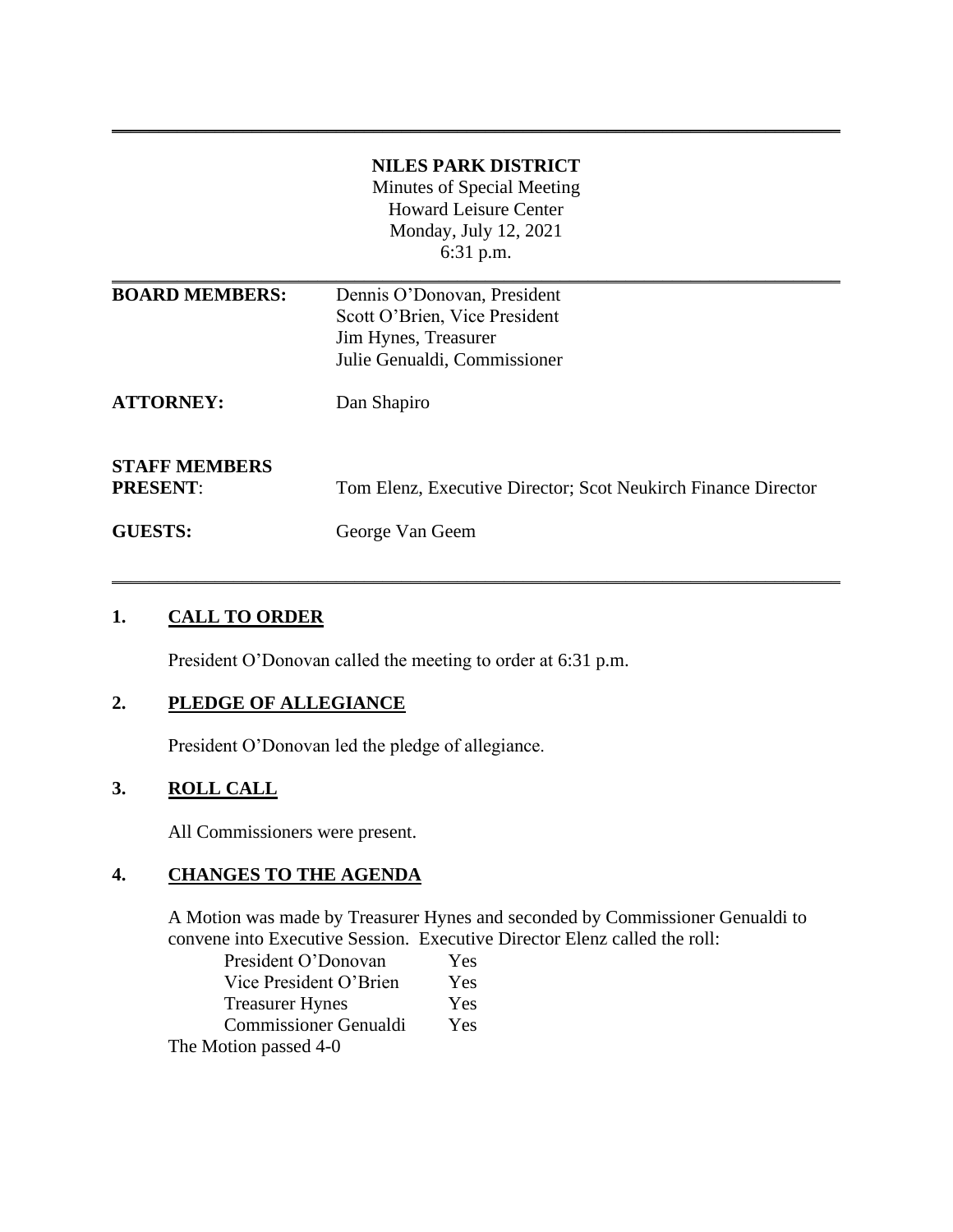#### **5. DISCUSSION REGARDING BOARD VACANCY**

This meeting is to discuss the potential selection to fulfill the current vacancy on the Park District's Board of Commissioners. The Board wanted to meet with Commissioner Candidate George Van Geem. The Board wanted to determine if there would be any conflict of interest between the Park District and the Village of Niles with this candidate.

The candidate was asked how he would deal with any potential conflict of interest as he currently serves on the Village of Niles Finance Committee and is seeking to serve on the Park District's Board of Commissioners.

The candidate stated if he was in a position that was uncomfortable for any parties, he would recuse himself. He went on to say that if he had to resign from the Finance Committee to stay on the Park District Board, he would.

The candidate went on to say that he has been a Niles resident for 25 years and he and his family have utilized the programs of the Park District during that time. He feels it's a well-run district and just wants an opportunity to contribute and he's here to help.

He added that he's been on various boards for years and enjoys their collaborative nature. Additionally, as a retiree, he has time to contribute.

A Motion was made by Treasurer Hynes and seconded by Commissioner Genualdi to end Executive Session. Executive Director Elenz called the roll:

| President O'Donovan          | Yes |
|------------------------------|-----|
| Vice President O'Brien       | Yes |
| <b>Treasurer Hynes</b>       | Yes |
| <b>Commissioner Genualdi</b> | Yes |
| The Motion passed 4-0.       |     |

A Motion was made by President O'Donovan and seconded by Commissioner Genualdi to reconvene into the special meeting. Executive Director Elenz called the roll:

| President O'Donovan          | Yes |
|------------------------------|-----|
| Vice President O'Brien       | Yes |
| <b>Treasurer Hynes</b>       | Yes |
| <b>Commissioner Genualdi</b> | Yes |
| The Motion passed 4-0.       |     |

A Motion was made by Treasurer Hynes and seconded by Commissioner Genualdi to appoint George Van Geem to the Niles Park District Board of Commissioners. Executive Director Elenz called the roll:

| President O'Donovan          | Yes |
|------------------------------|-----|
| Vice President O'Brien       | No  |
| <b>Treasurer Hynes</b>       | Yes |
| <b>Commissioner Genualdi</b> | Yes |
| The Motion passed 3-1.       |     |